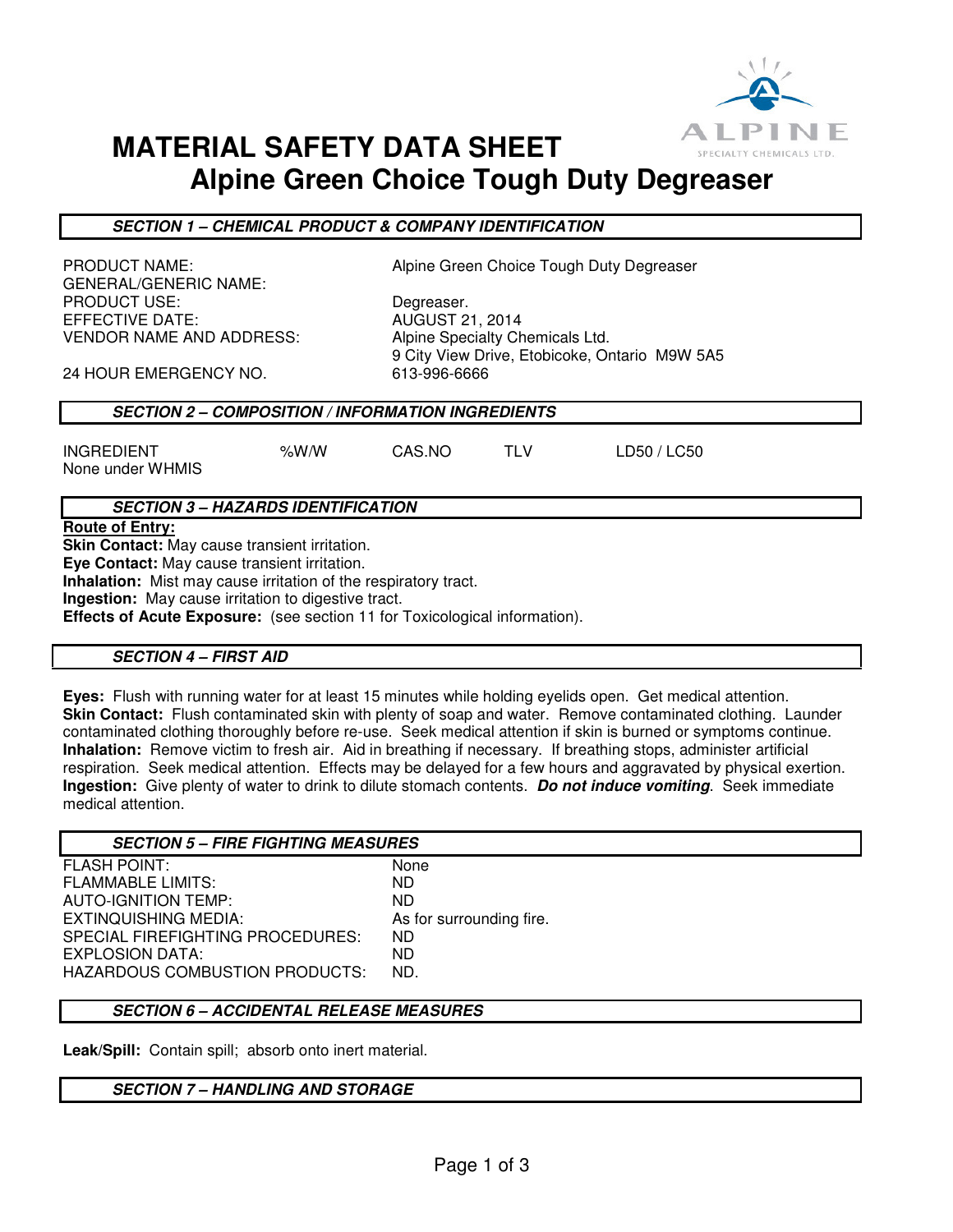# **MATERIAL SAFETY DATA SHEET Alpine Green Choice Tough Duty Degreaser**

**Handling Procedures**: Avoid all skin contact. Ventilate adequately, otherwise wear an appropriate breathing apparatus. Avoid contact with eyes, skin or clothing. Keep container closed when not in use. **Storage Procedures**: Keep from freezing. Keep containers closed when not in use.

# **SECTION 8 – EXPOSURE CONTROLS**

| <b>PROTECTIVE EQUIPMENT TO BE USED:</b> |                                          |  |
|-----------------------------------------|------------------------------------------|--|
| RESPIRATORY PROTECTION:                 | Not required under adequate ventilation. |  |
| VENTILATION:                            | General ventilation adequate.            |  |
| PROTECTIVE GLOVES:                      | Rubber                                   |  |
| EYE PROTECTION:                         | Not required.                            |  |
| OTHER PROTECTIVE MEASURES:              | ND.                                      |  |
|                                         |                                          |  |

## **SECTION 9 – PHYSICAL PROPERTIES**

| PHYSICAL STATE:               | Liquid              |
|-------------------------------|---------------------|
| APPEARANCE AND ODOUR:         | Opaque Liquid       |
| <b>ODOUR THRESHOLD:</b>       | ND.                 |
| <b>SPECIFIC GRAVITY:</b>      | 1.0                 |
| <b>VAPOUR PRESSURE:</b>       | ND.                 |
| <b>VAPOUR DENSITY:</b>        | ND.                 |
| PH:                           | 7                   |
| EVAPORATION RATE:             | ND                  |
| <b>INITIAL BOILING POINT:</b> | 100°C approximately |
| <b>WATER SOLUBILITY:</b>      | Complete            |
| <b>FREEZING POINT:</b>        | 0°C approximately   |
|                               |                     |

# **SECTION 10 – STABILITY AND REACTIVITY**

STABILITY: STABILITY: INCOMPATIBILITY: ND HAZARDOUS DECOMPOSITION PRODUCTS: ND HAZARDOUS POLYMERIZATION: Will not occur. CONDITIONS TO AVOID: ND

| <b>SECTION 11 - TOXICOLOGICAL INFORMATION</b> |                                                                 |  |
|-----------------------------------------------|-----------------------------------------------------------------|--|
| THRESHOLD LIMIT VALUE:                        | ND.                                                             |  |
| EFFECTS OF ACCUTE EXPOSURE:                   | None known                                                      |  |
| <b>SKIN CONTACT:</b>                          | May cause irritation.                                           |  |
| EYE CONTACT:                                  | May cause irritation. May cause damage if not treated properly. |  |
| INHALATION:                                   | None expected.                                                  |  |
| INGESTION:                                    | May cause irritation to digestive tract.                        |  |
| EFFECT OF CHRONIC EXPOSURE:                   | None known                                                      |  |
| IRRITANCY OF PRODUCT:                         | Minimal                                                         |  |
| CARCINOGENICITY:                              | ND.                                                             |  |
| SENSITIZATION TO MATERIAL:                    | ND.                                                             |  |
| REPRODUCTION TOXICITY:                        | ND.                                                             |  |
| TERATOGENTICITY:                              | <b>ND</b>                                                       |  |
| MUTAGENICITY:                                 | ND.                                                             |  |

# **SECTION 12 – ECOLOGICAL CONSIDERATION**

Biodegradable product.

### **SECTION 13 – DISPOSAL CONSIDERATIONS**

**Waste Disposal:** In accordance with federal, provincial or local government requirements.

# **SECTION 14 – TRANSPORT INFORMATION**

**TDG Classification:** Not Regulated